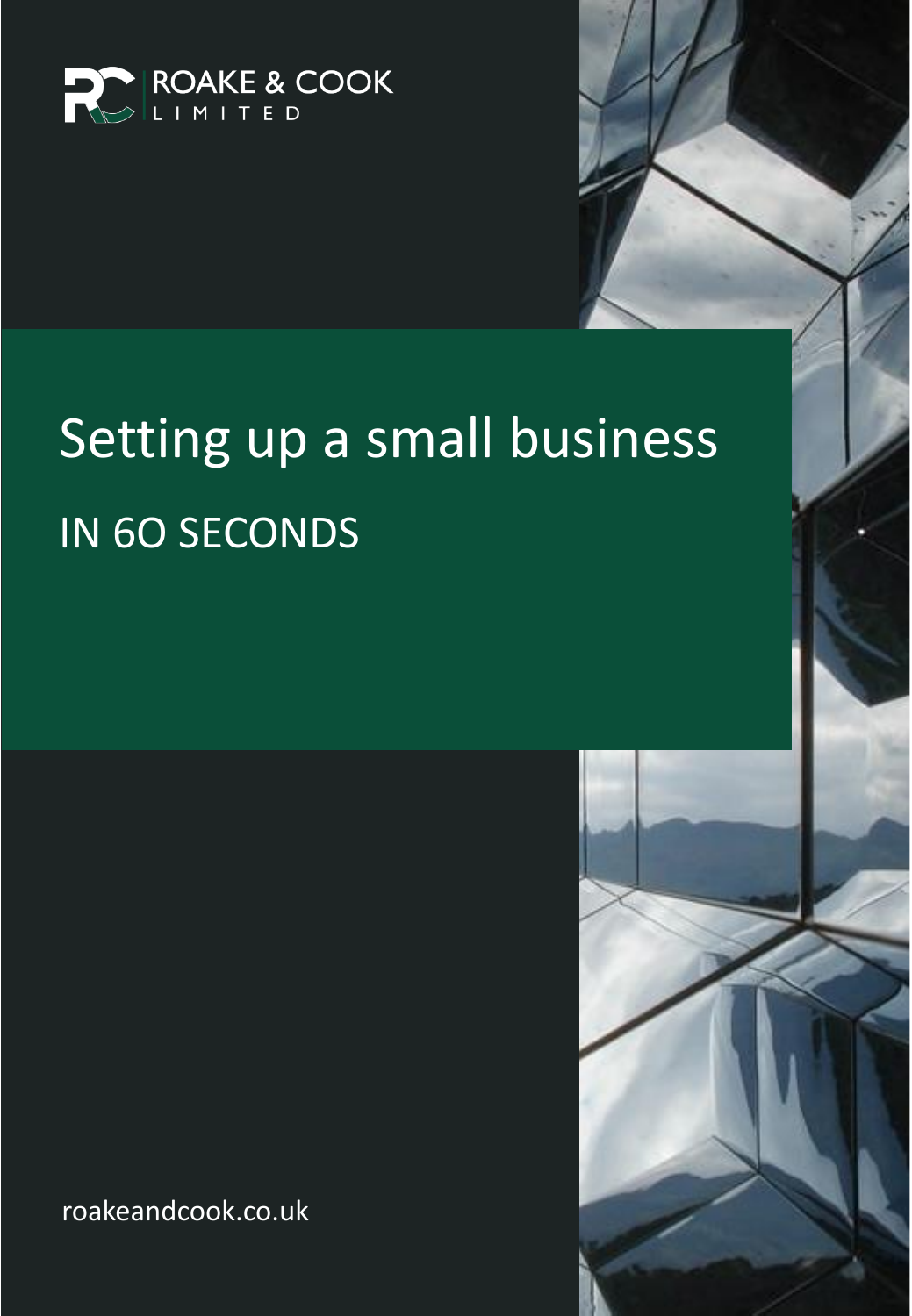

## Setting up a small business IN 6O SECONDS

There are so many things to keep on top of as a small business owner and it can be overwhelming. This fact sheet aims to reduce your worries by providing a brief summary of the tax and accounting issues you should be considering.

#### Business structure

Before setting up your business it is important to consider what structure is best for you. Most small businesses will start out as either a sole trade or a partnership, with you declaring profits to HMRC under self-assessment and paying Income Tax on these.

Others may consider a limited company. A company has advantages and disadvantages, with lower Corporation Tax rates and limited liability protection against generally higher accounts and tax return costs and restrictions on how profits can be used.

### HMRC / Companies House

Once you have decided on a business structure, you must comply with the relevant registration requirements with HMRC and Companies House (if a company).

### VAT registration

Irrespective of your business structure, if you exceed £85,000 (2021/22) in sales in a twelve month period then you are liable for VAT and have to register with HMRC. Registration is optional below this level.

If you are VAT registered then you must comply with Making Tax Digital (MTD) and record and report via digital software.